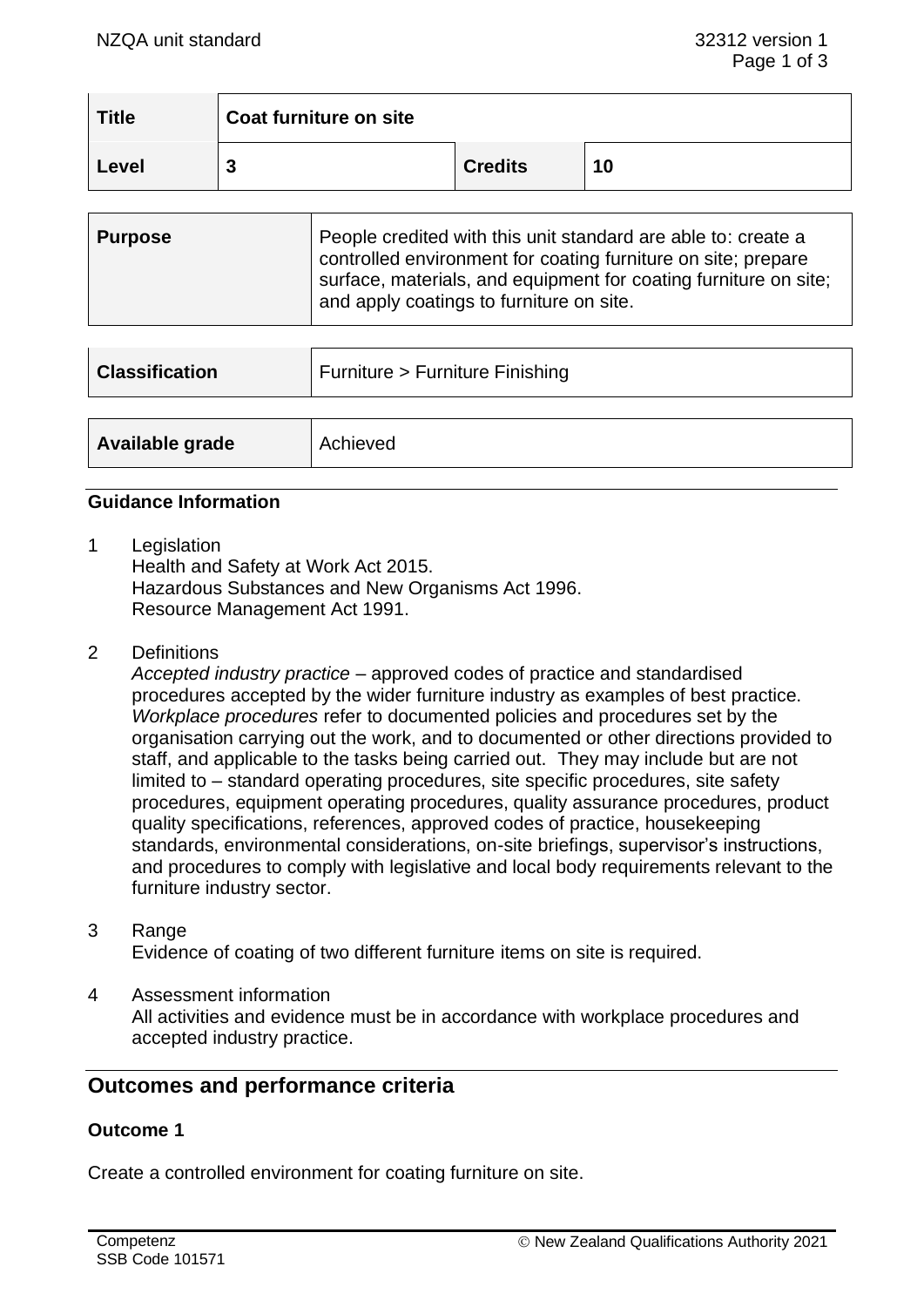## **Performance criteria**

1.1 Controlled environment is created and maintained for a furniture coating project.

Range control methods may include but are not limited to  $-$  tenting, heating, air filtering system.

### **Outcome 2**

Prepare surface, materials, and equipment for coating furniture on site.

### **Performance criteria**

- 2.1 Protection is applied to equipment, fittings, furnishings, and surfaces.
- 2.2 Actions are taken to ensure that the work area is kept free of surface contaminants.
- 2.3 Materials and equipment are prepared for coating.
- 2.4 Furniture surfaces are prepared for painting.

Range bare, previously coated, unsound.

2.5 Protection for areas not to be coated is applied.

#### **Outcome 3**

Apply coatings to furniture on site.

#### **Performance criteria**

- 3.1 Safe work practices are followed when coating.
- 3.2 Coatings are applied in accordance with manufacturer's specifications and job specifications.
	- Range may include but is not limited to rust guards, undercoats, final finishing.
- 3.3 Finished coatings are checked, and action is taken if required, to ensure job specifications are met.

| <b>Planned review date</b> | 31 December 2025 |
|----------------------------|------------------|
|----------------------------|------------------|